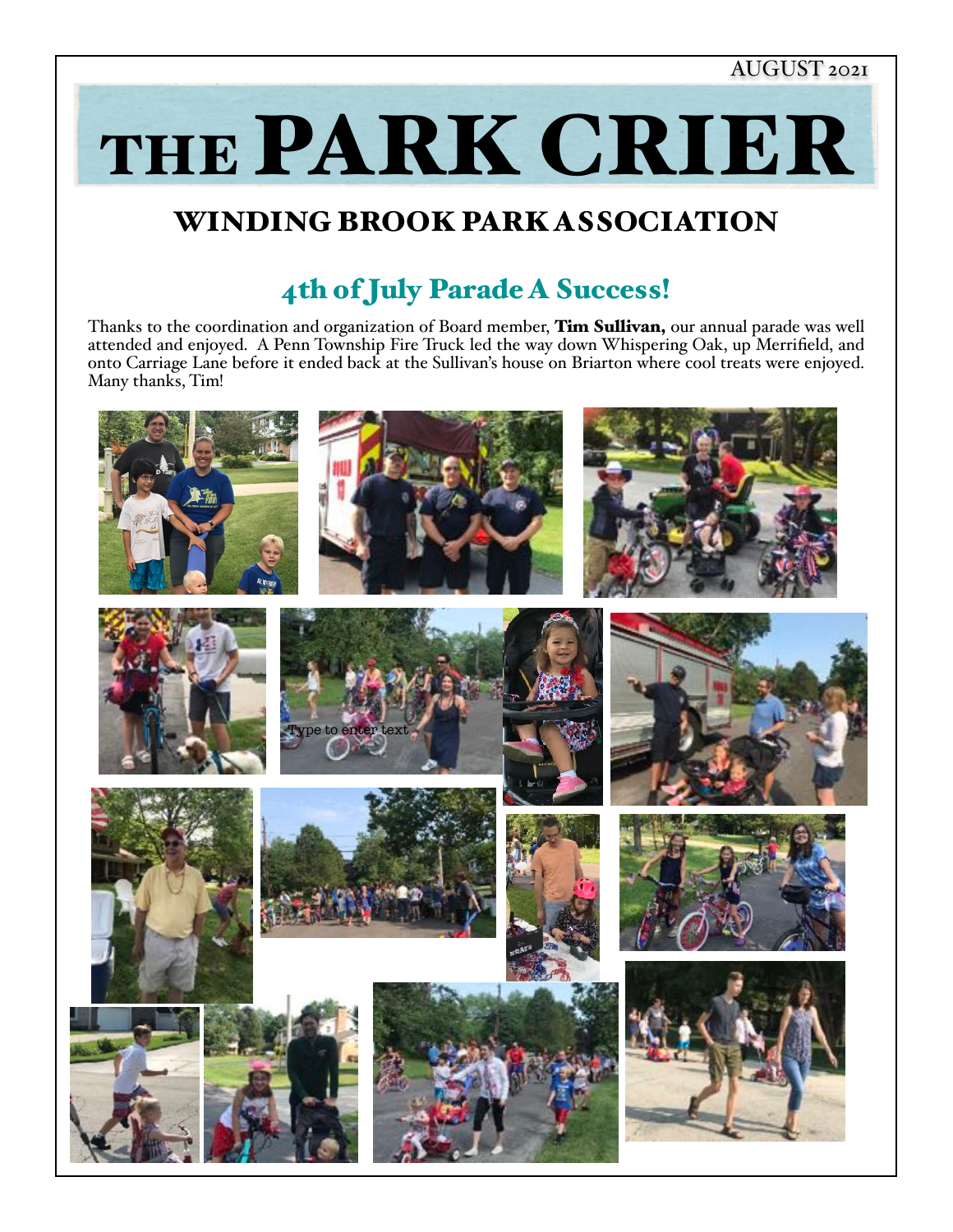## Arts in Bloom

For circumstances beyond our control, we did not have Winding Brook in Bloom this year but that didn't stop neighbors from making their yards—from and back—lovely. The Art League's annual *Arts in Bloom* was featured in Winding Brook this year and some of our residents' yards were definitely winners. Here are the lovely gardens that were on the tour this year:

WBPA BOARD Zach Dripps, President Mariah Cressy, Secretary George Cressy, III,Treasurer Laurel Eslinger, Editor Sharon Burden Maria Carter John and Ann Firth 15797 Branch Water Way Mike Oliva 54739 Bonnet Hill Joe and Carolyn **Bradley** 54724 **Merrifield** John and Mary Behrens 15300 Fox Run Trail

Ryan Howell—Ryan Kreager Brian Powell Kathy Smith—Tim Sullivan Kyle Umbarger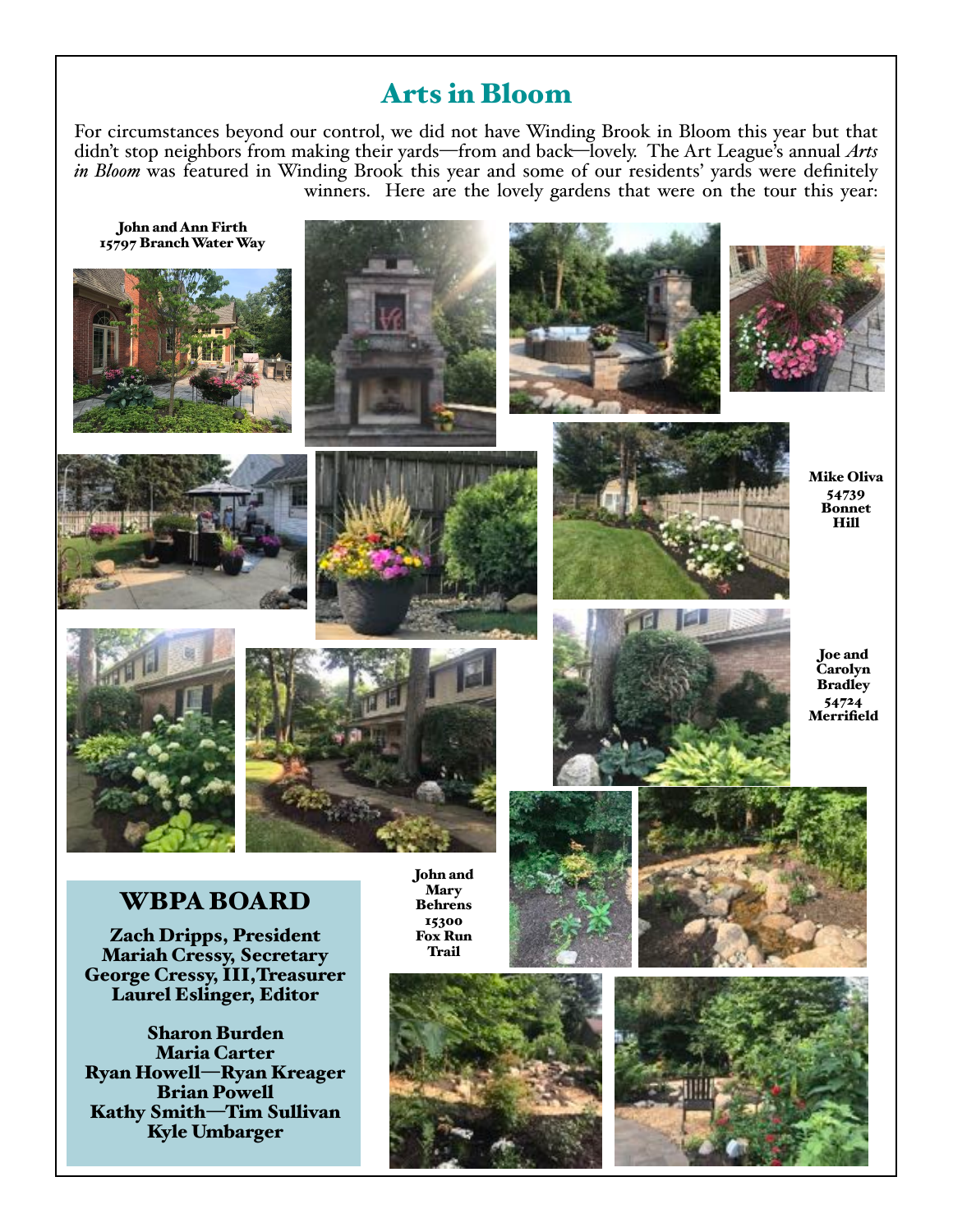

Almost everyday, your Winding Brook neighbors are signing up to keep better informed. For those of you who have already joined, you know Nextdoor's value as a tool that is helping to connect our neighborhood. Nextdoor is a private online network based on address so it is exclusive to Winding Brook unless you choose to include surrounding neighborhoods. Your choice. This is now the vehicle that is used to alert you when there is something urgent that you should know regarding safety issues, upcoming meetings, events, items for sale, lost pets, etc.

Please consider signing up if you haven't already done so. It is well worth it and will help keep your family safe, informed, and up to date on our neighborhood. Just log into our website at [windingbrookpark.com](http://windingbrookpark.com). Look for the link i[n the upper right corner](http://windingbrookpark.com).

# **AROUND THE PARK**

#### Swapping Houses!

We are not new to the<br>neighborhood, but neighborhood, thought I'd tell you about the cool story moving within Winding Brook. We are the **Fini** family formally of  $15660$ Hearthstone Drive and now of 15620 Embers. My wife put on the Nextdoor app months ago that we had outgrown our house and if anyone was selling to contact us first because of how quick the market is. That is when the Barnums at 15620 Embers, contacted us and said their home was too

big as they had raised their family for the last 35 years. They said this may sound crazy but they were interested in swapping houses. We looked at their house, we loved it, they looked at our house and loved it! Long story short, we swapped houses! All legally and officially of course! The move was in July for both houses and move outs and move ins were coordinated. We never wanted to move out of Winding Brook and think we have found our forever home!

*Brad Fini*

The following was written by our faithful and wonderful neighbor, *Steve E!is,* who has delivered our newsletter for many years. He is a past President of the WBPA Association and a long time resident. During his absence, (see below) his wife Patty and their son Chris, delivered the Crier. Thank you to them both!

### My Trail Tale by Steve Ellis

Many of my neighbors have seen me walking the neighborhood everyday for hours and here's why. I was preparing for my hike on the Appalachian Trail. I finally went on May 20 and started at Harper's Ferry, WV which is the agreed upon mid-point of the trail. I began my walk of 500 miles northward toward Massachusetts. There I hoped to meet my daughter on July 3rd and she would bring me home.The trail is 2,185 miles long and very mountainous. Each day I ascended mountains for hundreds and hundreds of feet and then went down for the same only to repeat it over and over all while carrying a  $32#$  backpack. At the end of each day, I usually reached a shelter—a 3-sided 'cabin' where I could spend the night or pitch my tent nearby if a flat spot was available. I did this for 400 miles over one month until my ankles and feet no longer cooperated. I called my daughter to end it 100 miles short of my goal. I was ok with that. The possibility of a severe injury from a fall was real. Stopping then was the only safe option I had. Nonetheless, the hike was wonderful. I saw many snakes, deer, beaver, a newt called Red Eft, coyotes, raccoons and bears.The vistas from the mountains included the silhouette of NY City in the haze of a Sunday morning with the Hudson River rolling by. Sometimes "Trail Angels", locals who bring food and drink to the hikers at road crossings and parking lots, would bless my day. All of this was amazing but the best experiences were with my fellow hikers around a campfire or sometimes during a lunch break on a beautiful summit. Most of the hikers were either young in their 20s, or much older like me in retirement. Each of us was hiking our own hike in our own way. The trail is very difficult but it gives back in many ways. I'm sure my memories will outlast my sore joints!